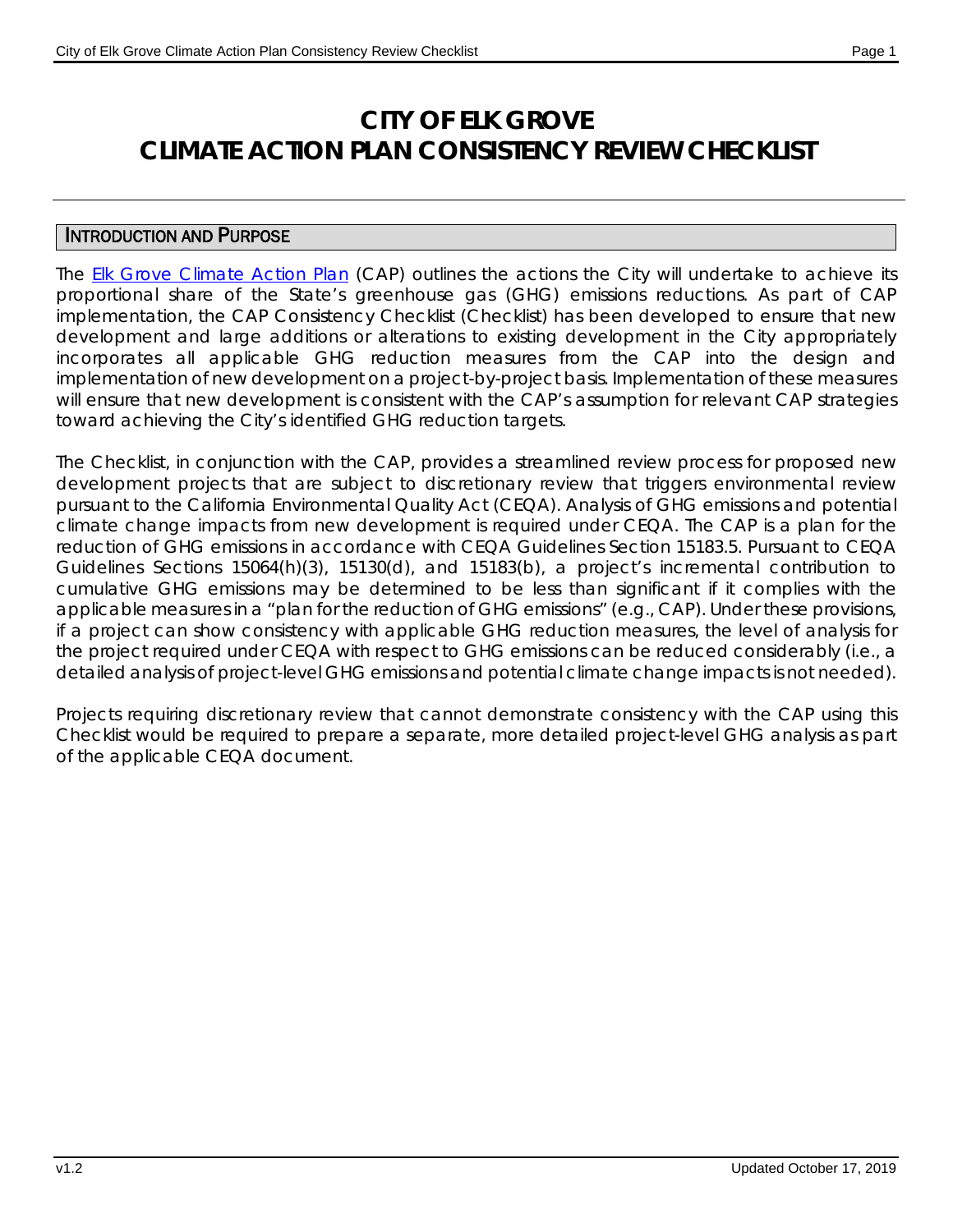### SECTION A. CHECKLIST SUBMITTAL REQUIREMENTS

If a project is determined to require environmental review pursuant to CEQA, the completed Checklist must be submitted to the City with appropriate supplemental information. This Checklist is designed to assist the applicant and the City in identifying the minimum CAP-related requirements specific to the proposed project. However, the final determination of a project's consistency with the Checklist will be made by City staff. As a result, it may be necessary to supplement the completed Checklist with supporting materials, calculations, or certifications to demonstrate full compliance with the Checklist requirements.

Projects required to complete this Checklist must first provide the following information:

| Project Name:                                                                                                                                                                                            |  |         |  |
|----------------------------------------------------------------------------------------------------------------------------------------------------------------------------------------------------------|--|---------|--|
| <b>Assessor's Parcel No:</b>                                                                                                                                                                             |  |         |  |
| <b>Property Address/</b><br>Location:                                                                                                                                                                    |  |         |  |
| General Plan Land Use/Zoning designations for the project site (as stated in the Elk Grove<br>General Plan and Zoning Ordinance. Please contact staff if you are unsure of the correct<br>designations.) |  |         |  |
| <b>General Plan Land Use:</b>                                                                                                                                                                            |  | Zoning: |  |
| <b>Gross Acres:</b>                                                                                                                                                                                      |  |         |  |
| <b>Project Description:</b><br>(submit separate<br>attachments if<br>necessary)                                                                                                                          |  |         |  |
| Existing Land Use of the Property:                                                                                                                                                                       |  |         |  |
| Identify all applicable proposed land uses:                                                                                                                                                              |  |         |  |
| □ Single-Family Residential<br>(indicate $#$ of single-family units):                                                                                                                                    |  |         |  |
| □ Multi-Family Residential<br>(indicate $#$ of multi-family units):                                                                                                                                      |  |         |  |
| $\Box$ Commercial (total square<br>footage):                                                                                                                                                             |  |         |  |
| $\Box$ Industrial (total square footage):                                                                                                                                                                |  |         |  |
| $\Box$ Other (describe):                                                                                                                                                                                 |  |         |  |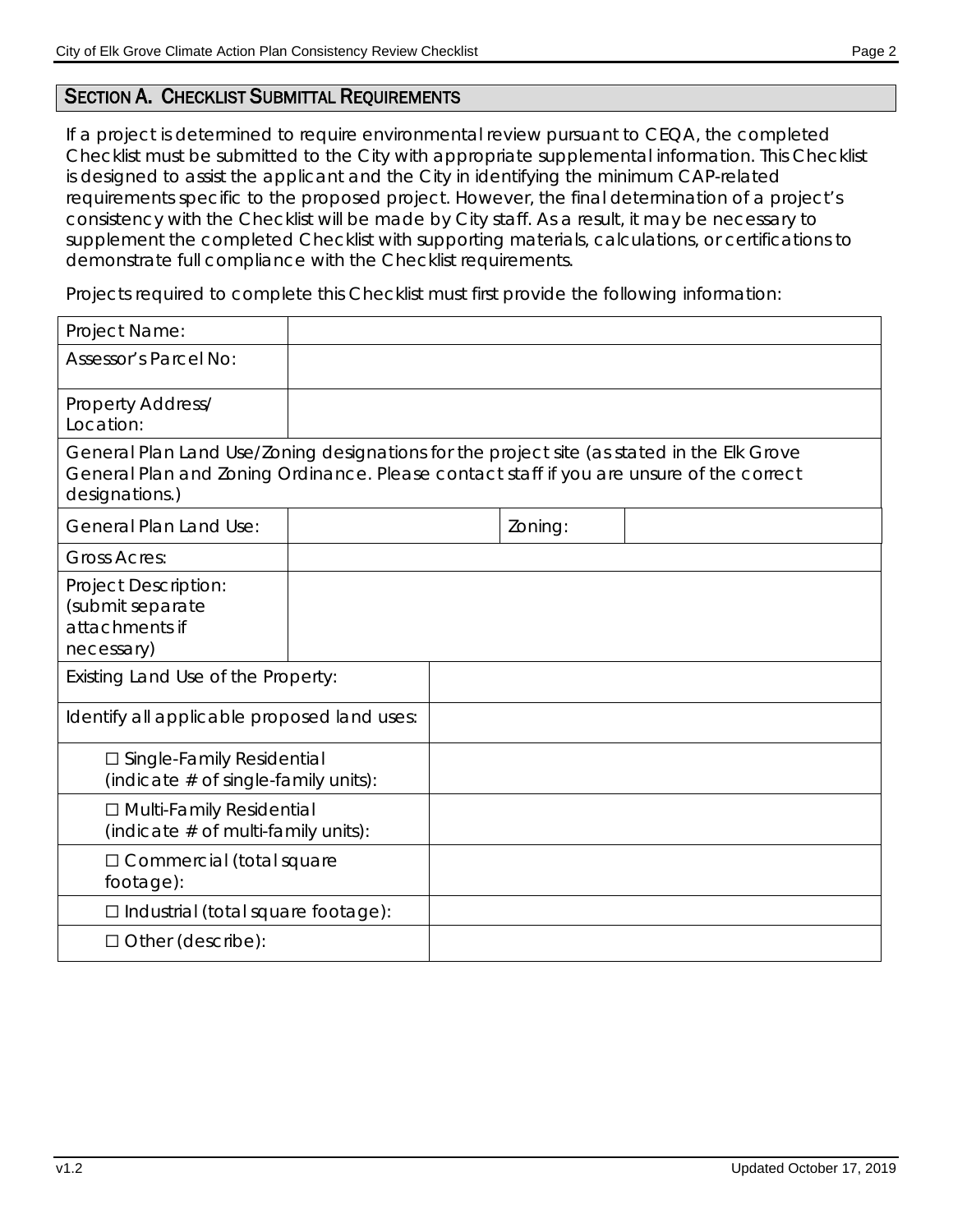## SECTION B: GENERAL PLAN LAND USE CONSISTENCY

The first step in determining CAP consistency for a discretionary development project is to assess the project's consistency with the land use assumptions in the City's General Plan and zoning designations, which were used to calculate the future GHG emissions forecasts and targets for the CAP. If the proposed project is consistent with applicable General Plan and zoning designations, the proposed project may be determined to be within the scope of emissions covered under the CAP. If General Plan and zoning designation consistency is demonstrated, the project would still need to demonstrate consistency with all applicable measures in the CAP Checklist.

If the project is not consistent with the existing General Plan and zoning designations, it is still possible that the land use changes required for the project would be small enough to remain consistent with the growth projections used in the CAP. The questions below must be completed, as applicable, to determine whether the project is consistent with the City's General Plan and zoning designations and related GHG emissions forecasts and targets.

| 1. | Are the proposed land uses in the project consistent with the existing General<br>Plan land use and zoning designations?<br>If "Yes", questions 2 and 3 below are not applicable and the project shall<br>proceed to Section C of the checklist.<br>If "No", proceed to Question 2 below.                                                                                                                                                                                                                                                                                                                                                                                                                                                                                                                                                                                                                                                                                                                             | Yes | No |
|----|-----------------------------------------------------------------------------------------------------------------------------------------------------------------------------------------------------------------------------------------------------------------------------------------------------------------------------------------------------------------------------------------------------------------------------------------------------------------------------------------------------------------------------------------------------------------------------------------------------------------------------------------------------------------------------------------------------------------------------------------------------------------------------------------------------------------------------------------------------------------------------------------------------------------------------------------------------------------------------------------------------------------------|-----|----|
| 2. | Is a General Plan amendment (including a Community Plan amendment)<br>and/or rezoning required for the project?<br>If "No", question 3 below is not applicable and the project shall proceed to<br>Section C of the checklist.<br>If "Yes", proceed to Question 3 below.                                                                                                                                                                                                                                                                                                                                                                                                                                                                                                                                                                                                                                                                                                                                              | Yes | No |
| 3. | If the proposed project is not consistent with the General Plan land use or zoning<br>designations, does the project include a land use plan and/or zoning<br>designation amendment that would result in an equivalent or less GHG-intensive<br>project when compared to the existing designations?<br>If "Yes", attach to this checklist the estimated project emissions under both<br>existing and proposed designation(s) for comparison. Compare the maximum<br>buildout of the existing designation and the maximum buildout of the<br>proposed designation. If the proposed project is determined to result in an<br>equivalent or less GHG-intensive project when compared to the existing<br>designations, proceed to Section C of the checklist.<br>If "No", the applicant must conduct a full GHG impact analysis for the project as<br>part of the CEQA process. The project shall incorporate each of the applicable<br>measures identified in Section C to mitigate cumulative GHG emissions<br>impacts. | Yes | No |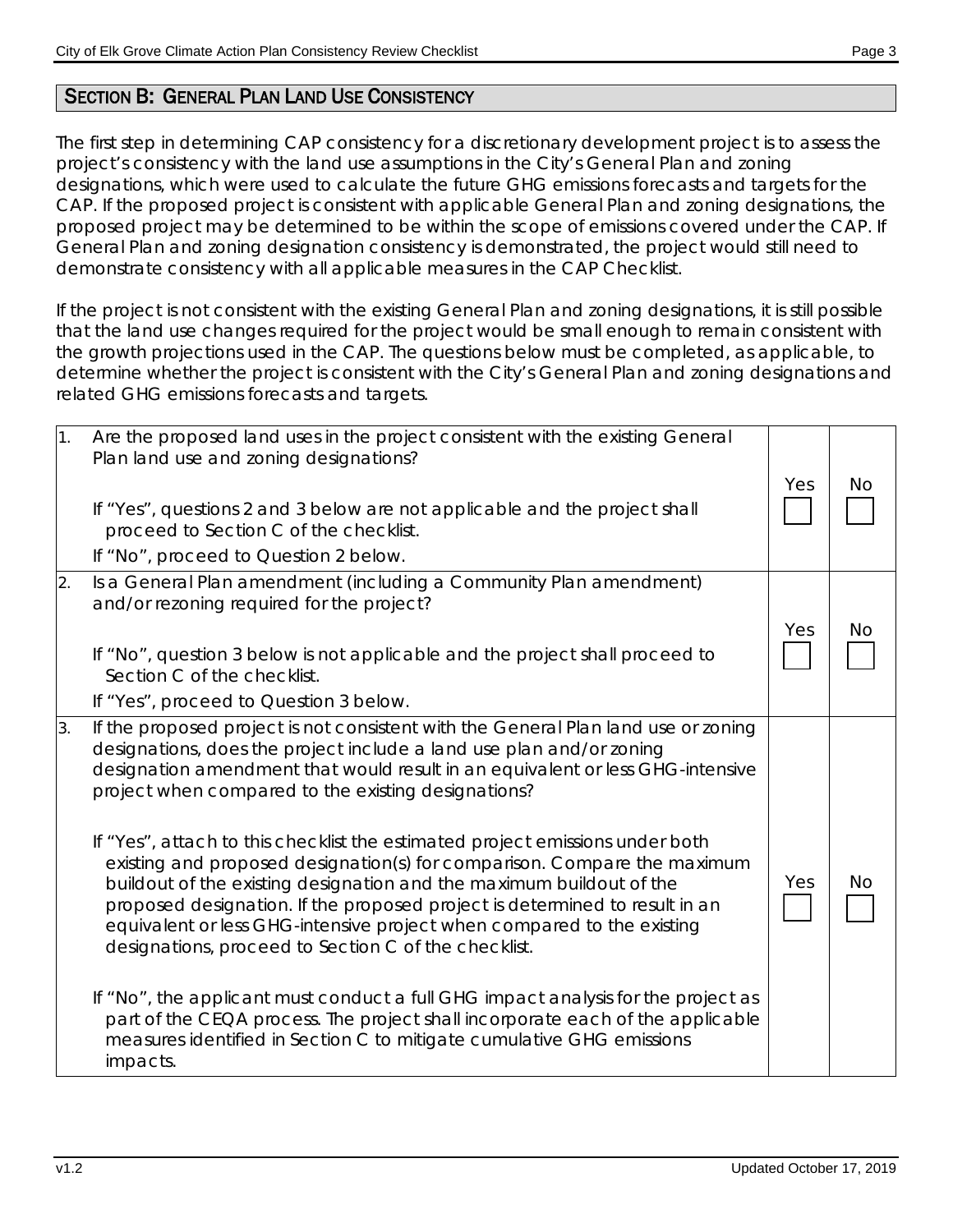## SECTION C: CAP MEASURES

The completion of this Checklist will document a project's compliance with the GHG reduction measures in the City's CAP that are applicable to new development. The compliance requirements apply to development projects that include discretionary review, require environmental review, and, therefore, are not exempt under CEQA.

All applicable Checklist questions must be answered "Yes" in order to be consistent with the CAP, and documentation provided that substantiates how compliance would be achieved. For measures for which a "Yes" is indicated, the features must be demonstrated as part of the project's design and described. All applicable requirements in the checklist will be included in the conditions of approval or issuance of building permit stage of project approval.

If any questions are marked with a "No", the project cannot be determined to be consistent with the CAP, and project specific GHG analysis and mitigation would be required.

If any questions are marked "N/A" (meaning "not applicable"), a statement describing why the question is not applicable shall be provided to the satisfaction of the Planning Division or building official.

#### 1. ENERGY EFFICIENCY

Please refer to the [California Green Building Standards Code](http://www.hcd.ca.gov/building-standards/calgreen/index.shtml) (CALGreen) for more information when completing this section.

| <b>Checklist Requirement by Project Type</b>                                                                                                                                                                                                                                       | Corresponding<br><b>CAP Measure</b> | Yes | <b>No</b> | N/A |
|------------------------------------------------------------------------------------------------------------------------------------------------------------------------------------------------------------------------------------------------------------------------------------|-------------------------------------|-----|-----------|-----|
| a) For single-family and/or multi-family<br>residential additions or alterations where the<br>building's conditioned area increases in<br>volume or size, would the addition or<br>alteration comply with CALGreen Residential<br>Tier 1 energy efficiency standards? <sup>1</sup> | $BE-4$                              |     |           |     |
| b) For nonresidential additions or alterations $\geq$<br>\$200,000 building permit valuation or $\geq 1,000$<br>square feet, would the project comply with<br>CALGreen nonresidential Tier 1 energy<br>efficiency standards for additions and<br>alterations? <sup>1</sup>         | BE-4                                |     |           |     |
| c) For the construction of new single-family<br>and/or multi-family residential units, would<br>the project comply with CALGreen<br>Residential Tier 1 energy efficiency<br>standards? <sup>2</sup>                                                                                | $BE-4$                              |     |           |     |
| d) For the construction of new nonresidential<br>projects, would the project comply with<br>CALGreen nonresidential Tier 1 energy<br>efficiency standards?                                                                                                                         | <b>BE-4</b>                         |     |           |     |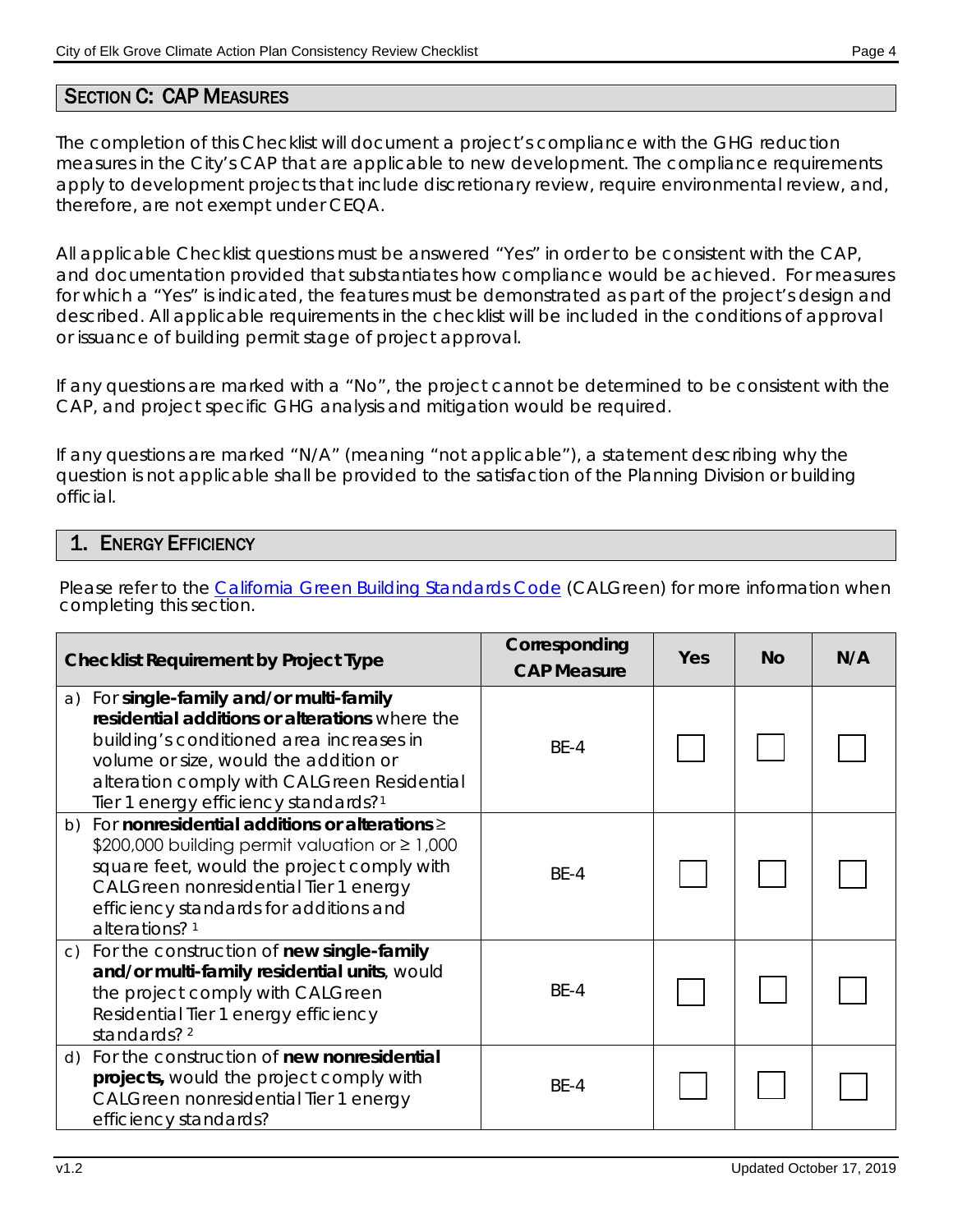If "N/A" has been checked for this question, please provide a statement explaining why the measure is not applicable.

\_\_\_\_\_\_\_\_\_\_\_\_\_\_\_\_\_\_\_\_\_\_\_\_\_\_\_\_\_\_\_\_\_\_\_\_\_\_\_\_\_\_\_\_\_\_\_\_\_\_\_\_\_\_\_\_\_\_\_\_\_\_\_\_\_\_\_\_\_\_\_\_\_\_\_\_\_\_\_\_\_\_\_\_\_\_\_\_\_\_\_\_\_\_ \_\_\_\_\_\_\_\_\_\_\_\_\_\_\_\_\_\_\_\_\_\_\_\_\_\_\_\_\_\_\_\_\_\_\_\_\_\_\_\_\_\_\_\_\_\_\_\_\_\_\_\_\_\_\_\_\_\_\_\_\_\_\_\_\_\_\_\_\_\_\_\_\_\_\_\_\_\_\_\_\_\_\_\_\_\_\_\_\_\_\_\_\_\_ \_\_\_\_\_\_\_\_\_\_\_\_\_\_\_\_\_\_\_\_\_\_\_\_\_\_\_\_\_\_\_\_\_\_\_\_\_\_\_\_\_\_\_\_\_\_\_\_\_\_\_\_\_\_\_\_\_\_\_\_\_\_\_\_\_\_\_\_\_\_\_\_\_\_\_\_\_\_\_\_\_\_\_\_\_\_\_\_\_\_\_\_\_\_ \_\_\_\_\_\_\_\_\_\_\_\_\_\_\_\_\_\_\_\_\_\_\_\_\_\_\_\_\_\_\_\_\_\_\_\_\_\_\_\_\_\_\_\_\_\_\_\_\_\_\_\_\_\_\_\_\_\_\_\_\_\_\_\_\_\_\_\_\_\_\_\_\_\_\_\_\_\_\_\_\_\_\_\_\_\_\_\_\_\_\_\_\_\_

#### **Footnotes:**

- 1. Refer to Section 301 of CALGreen for specific requirements in the code which apply to additions and alterations.
- 2. For Energy Budget calculations as part of CALGreen Tier 1 standards, high-rise residential (four stories or higher) and hotel/motel buildings are considered nonresidential buildings.

#### **General Notes:**

a. Verification that the requirements of this checklist question are being met will be conducted during the issuance of building permits for the project.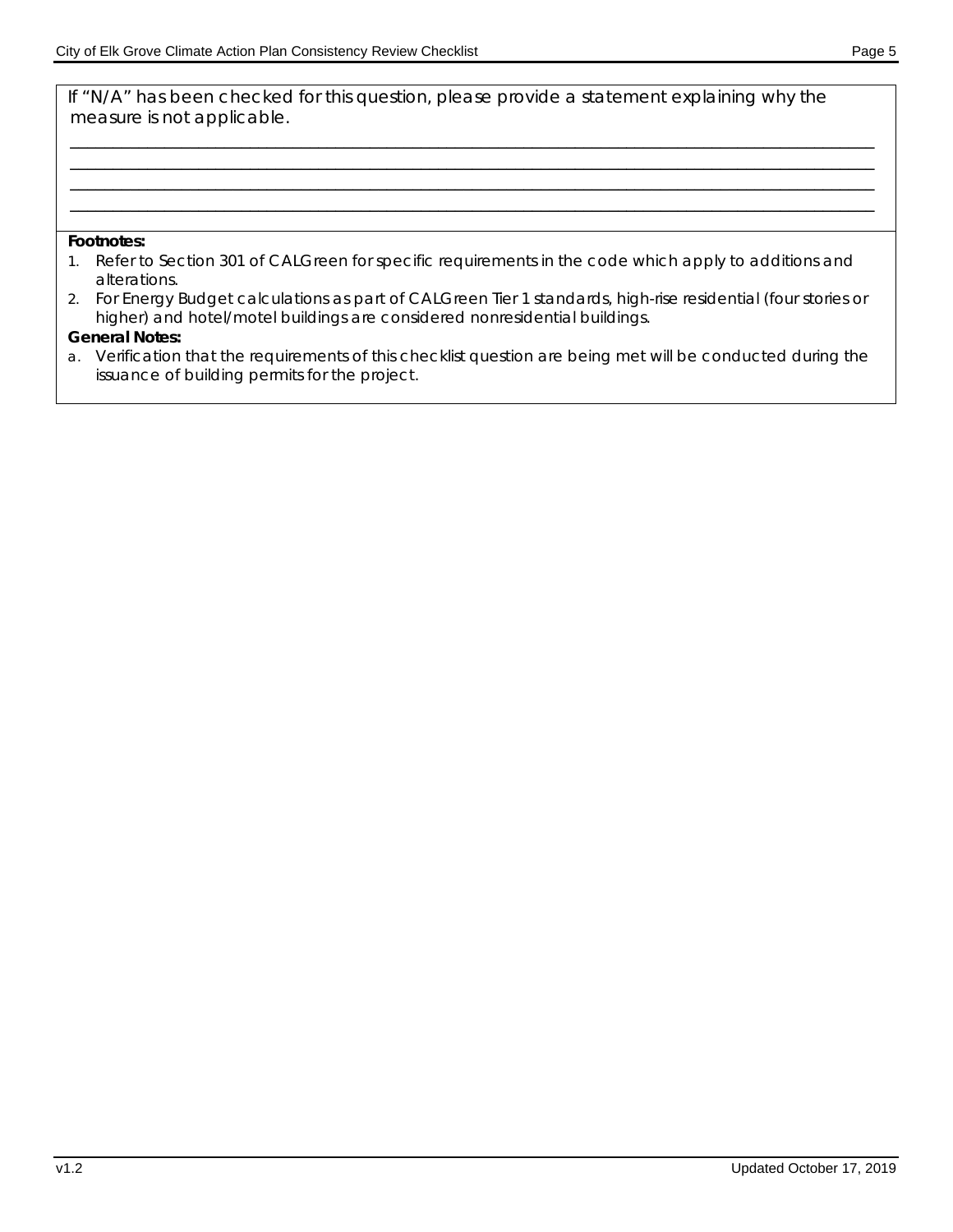## 2. BUILDING ELECTRIFICATION

| <b>Checklist Requirement</b>                                                                                                                                                                                                                                                                                                                                                                                                                                                                                                                                                                                                | Corresponding<br><b>CAP Measure</b> | Yes | <b>No</b> | N/A |  |  |
|-----------------------------------------------------------------------------------------------------------------------------------------------------------------------------------------------------------------------------------------------------------------------------------------------------------------------------------------------------------------------------------------------------------------------------------------------------------------------------------------------------------------------------------------------------------------------------------------------------------------------------|-------------------------------------|-----|-----------|-----|--|--|
| For the construction of new single-family<br>a)<br>and/or multi-family residential units, would at<br>least ten percent <sup>1</sup> of units in the project<br>include exclusively electrical appliances and<br>HVAC system including but not limited to:<br>A heat pump water heater with a<br>İ.<br>minimum Uniform Energy Factor of 2.87.<br>An induction cooktop/range for all<br>ii.<br>cooking surfaces in the unit.                                                                                                                                                                                                 | <b>BE-6</b>                         |     |           |     |  |  |
| If "N/A" has been checked for this question, please provide a statement explaining why the<br>measure is not applicable.                                                                                                                                                                                                                                                                                                                                                                                                                                                                                                    |                                     |     |           |     |  |  |
| Footnotes:<br>If fewer than five units will be built for the project, then no units would be required to be all electrical. If<br>between five and ten units will be built, then a minimum of one unit would be required to be all<br>electrical. For projects larger than ten units, if ten percent of units does not result in a whole number, the<br>number of units shall be round up to the nearest whole number of units.<br><b>General Notes:</b><br>Verification that the requirements of this checklist question are being met will be conducted during the<br>a)<br>issuance of building permits for the project. |                                     |     |           |     |  |  |

b) By answering "Yes" to this question, the applicant is agreeing to the requirements of this checklist question. The inclusion of all electrical appliance consistent with this checklist question will be verified during conditions review stage of project approval.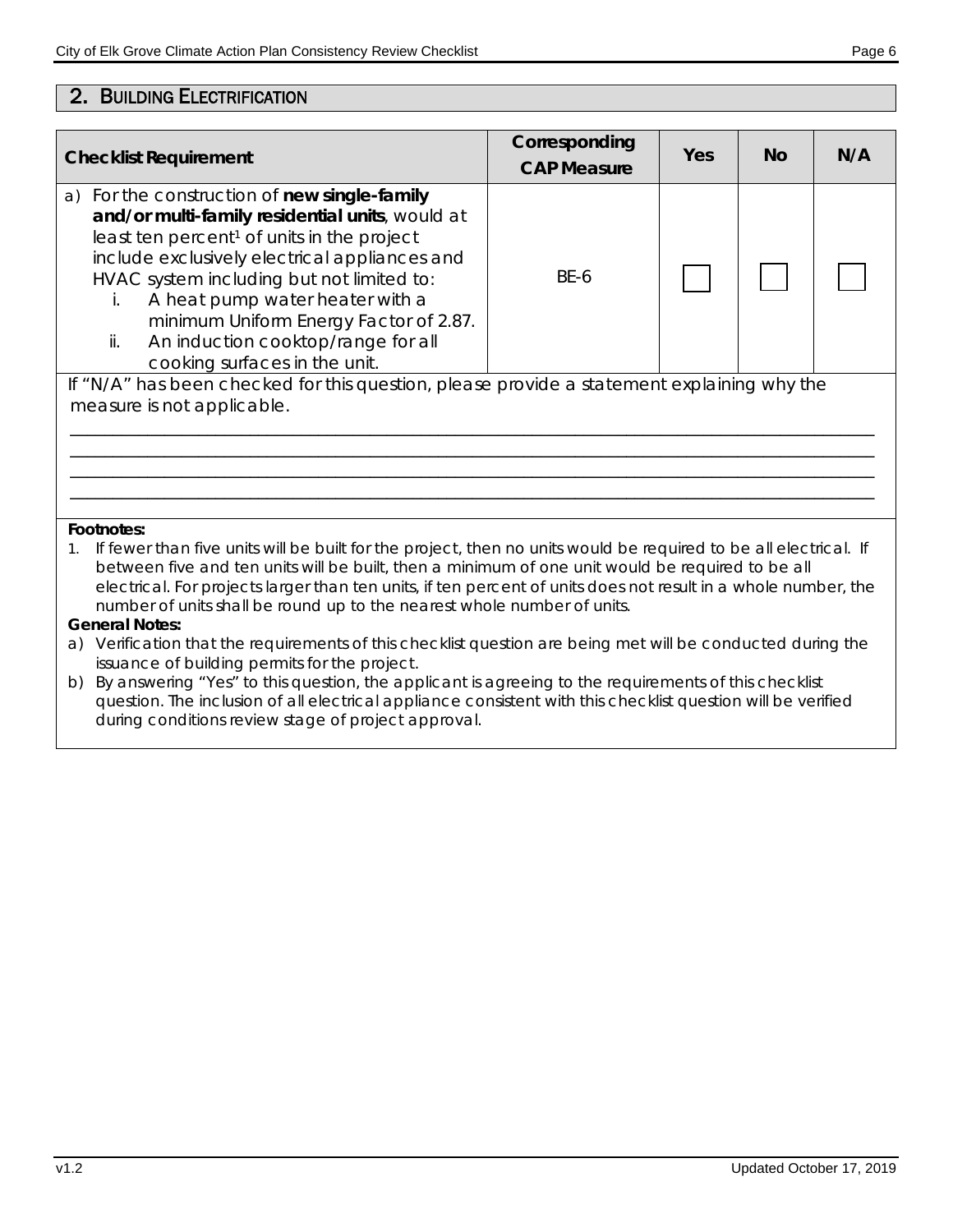# 3. SOLAR PHOTOVOLTAIC (PV) SYSTEM READINESS FOR NONRESIDENTIAL AND MIXED-USE PROJECTS

| <b>Checklist Requirement</b>                                                                                                                                                                                                                                                                                                                                                                                                                                                                                                                                                                                                                                                                                                                                                                                                                                                                                                                                                                                                                                                                                                                                                                                                                                                                                                                                                                                                                                                                                                                                                                           | Corresponding<br><b>CAP Measure</b> | Yes | <b>No</b> | N/A |
|--------------------------------------------------------------------------------------------------------------------------------------------------------------------------------------------------------------------------------------------------------------------------------------------------------------------------------------------------------------------------------------------------------------------------------------------------------------------------------------------------------------------------------------------------------------------------------------------------------------------------------------------------------------------------------------------------------------------------------------------------------------------------------------------------------------------------------------------------------------------------------------------------------------------------------------------------------------------------------------------------------------------------------------------------------------------------------------------------------------------------------------------------------------------------------------------------------------------------------------------------------------------------------------------------------------------------------------------------------------------------------------------------------------------------------------------------------------------------------------------------------------------------------------------------------------------------------------------------------|-------------------------------------|-----|-----------|-----|
| a) For new nonresidential and mixed-use projects,<br>would the project, or additions of 2,000 square<br>feet or more, be constructed to be "Solar<br>Ready" <sup>1</sup> , which could include the following:<br>be constructed with a structural system<br>i.<br>and adequate rooftop space that can<br>support the future installation of a PV<br>system that would supply at least 15<br>percent of the project's annual<br>electricity demand; or,<br>identify a dedicated area(s) within on-<br>ii.<br>site parking lot(s) for future installation of<br>solar canopy structures with an<br>equivalent surface area to rooftop PV<br>generation on the project building(s),<br>and pre-wire the dedicated parking lot<br>solar canopy area for future installation<br>of a solar canopy and PV system that<br>would supply at least 15 percent of the<br>project's annual electricity demand; or,<br>iii.<br>include a combination of options (i) or<br>(ii), as noted above, provided that the<br>project, as a whole, is designed to be<br>"Solar Ready" <sup>2</sup> as defined under both (i)<br>and (ii) above; or,<br>iv.<br>demonstrate that both future rooftop<br>and solar canopy installations are<br>infeasible as part of the project design<br>and, as an alternative compliance<br>pathway, enter into an agreement with<br>the Sacramento Municipal Utility District<br>(SMUD) to purchase energy that is<br>sourced from at least 50 percent<br>renewable energy for the project as<br>part of the utility's Greenergy program.<br>If "Yes", proceed to Step 2 of this question. | <b>BE-7</b>                         |     |           |     |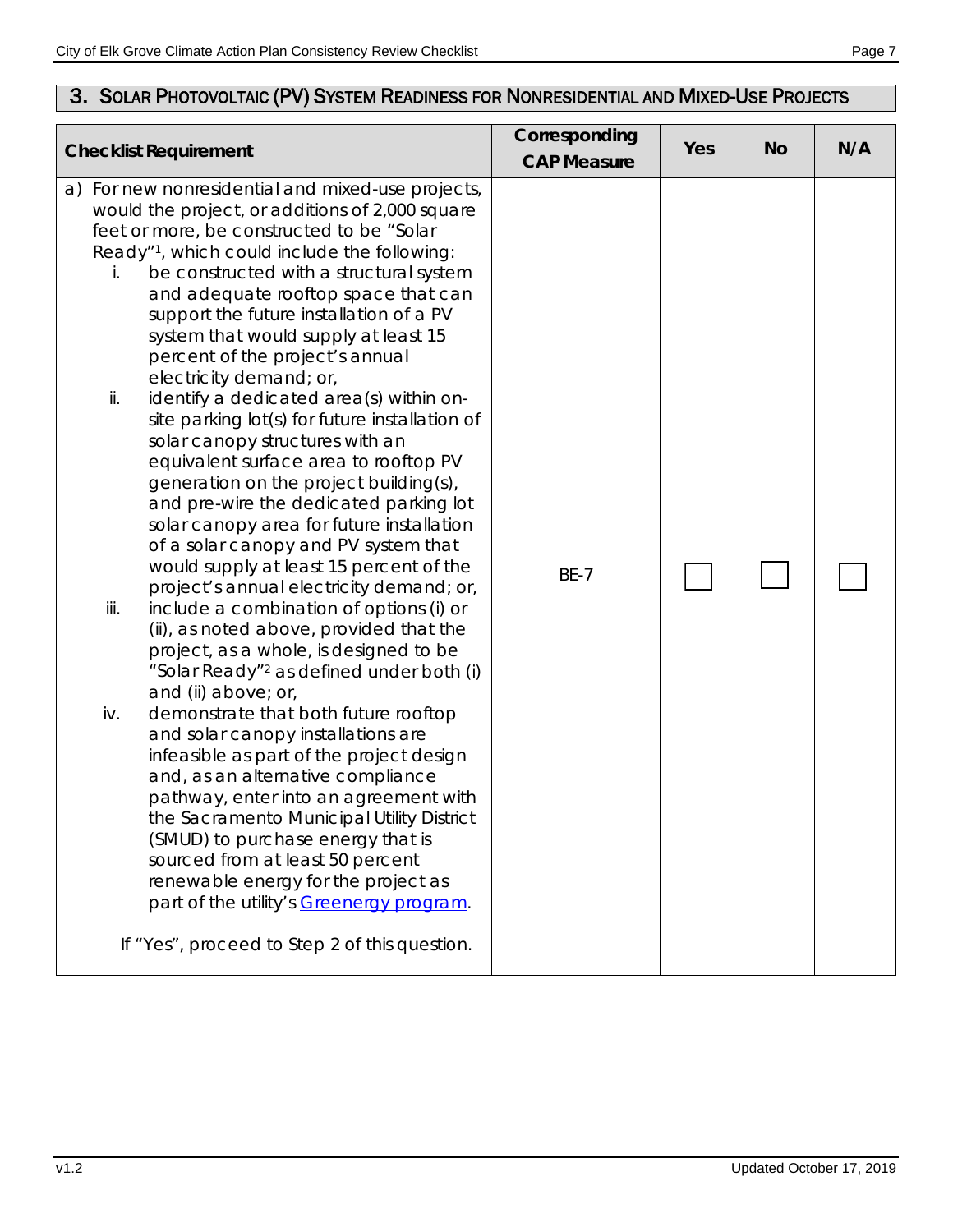- b) Please provide the following information as part of the checklist submittal to verify the project meets the requirements of this question. Please check the appropriate box to indicate which option has been chosen:
	- i.  $\Box$  Provide the estimated annual electricity use (kWh) of the proposed project and estimated PV system size (kW) needed to supply 15 percent of the projects annual electricity demand.
	- $ii.$   $\Box$  For projects that are designed to accommodate future rooftop PV systems, provide the technical specifications and calculations used to calculate the dead load, including the weight of the appropriately sized PV system for the design of all structures in the project that would include future installation of a PV system.
	- iii.  $\Box$  For projects that are designed to accommodate future solar canopy systems as part of the parking lot design, provide sufficient technical specifications, calculations, and design documents to demonstrate that the parking lot is designed and pre-wired for the future development of a solar canopy system which can supply 15 percent of the projects annual electricity demand.
	- iv.  $\Box$  For projects that are designed to include both future rooftop and solar canopy PV systems, provide information for both rooftop and solar canopy PV system requirements.
	- $v.$   $\Box$  For projects that can demonstrate that both future rooftop and solar canopy installations are infeasible as part of the project design, applicants must provide documentation demonstrating an agreement or contract with SMUD that future residents and/or tenants will be provided with automatic enrollment into SMUD's 50 percent renewable energy option as part of utility's Greenergy program.

If "N/A" has been checked for this question, please provide a statement explaining why the measure is not applicable.

\_\_\_\_\_\_\_\_\_\_\_\_\_\_\_\_\_\_\_\_\_\_\_\_\_\_\_\_\_\_\_\_\_\_\_\_\_\_\_\_\_\_\_\_\_\_\_\_\_\_\_\_\_\_\_\_\_\_\_\_\_\_\_\_\_\_\_\_\_\_\_\_\_\_\_\_\_\_\_\_\_\_\_\_\_\_\_\_\_\_\_\_\_\_ \_\_\_\_\_\_\_\_\_\_\_\_\_\_\_\_\_\_\_\_\_\_\_\_\_\_\_\_\_\_\_\_\_\_\_\_\_\_\_\_\_\_\_\_\_\_\_\_\_\_\_\_\_\_\_\_\_\_\_\_\_\_\_\_\_\_\_\_\_\_\_\_\_\_\_\_\_\_\_\_\_\_\_\_\_\_\_\_\_\_\_\_\_\_ \_\_\_\_\_\_\_\_\_\_\_\_\_\_\_\_\_\_\_\_\_\_\_\_\_\_\_\_\_\_\_\_\_\_\_\_\_\_\_\_\_\_\_\_\_\_\_\_\_\_\_\_\_\_\_\_\_\_\_\_\_\_\_\_\_\_\_\_\_\_\_\_\_\_\_\_\_\_\_\_\_\_\_\_\_\_\_\_\_\_\_\_\_\_ \_\_\_\_\_\_\_\_\_\_\_\_\_\_\_\_\_\_\_\_\_\_\_\_\_\_\_\_\_\_\_\_\_\_\_\_\_\_\_\_\_\_\_\_\_\_\_\_\_\_\_\_\_\_\_\_\_\_\_\_\_\_\_\_\_\_\_\_\_\_\_\_\_\_\_\_\_\_\_\_\_\_\_\_\_\_\_\_\_\_\_\_\_\_

### **Footnotes:**

- 1. "Solar Ready" is defined by the following parameters:
	- a. For nonresidential buildings and mixed-use projects, the weight of a future solar PV system that would supply at least 15 percent of the businesses annual energy demand shall be considered as dead load in the design of the structure in accordance with California Building Code Section 1606.
	- b. For nonresidential and mixed-use projects choosing to prewire for a solar canopy (option b), the parking lot design includes appropriate space and conduit prewiring to accommodate the future installation of a solar carport that can supply 15 percent of the project's annual electricity demand.
	- c. For both residential mixed-use and nonresidential projects, the project will be designed and built to all applicable standards established in Section 110.10 – Mandatory Requirements for Solar Ready Buildings in the California Energy Commission's Building Energy Efficiency Standards for Residential and Nonresidential Buildings.

#### **General Notes:**

- a) By answering "Yes" to this checklist question, it is understood that the project will be in compliance with Measure BE-7.
- b) Verification that the requirements of this checklist question are being met will be conducted during the issuance of building permits for the project.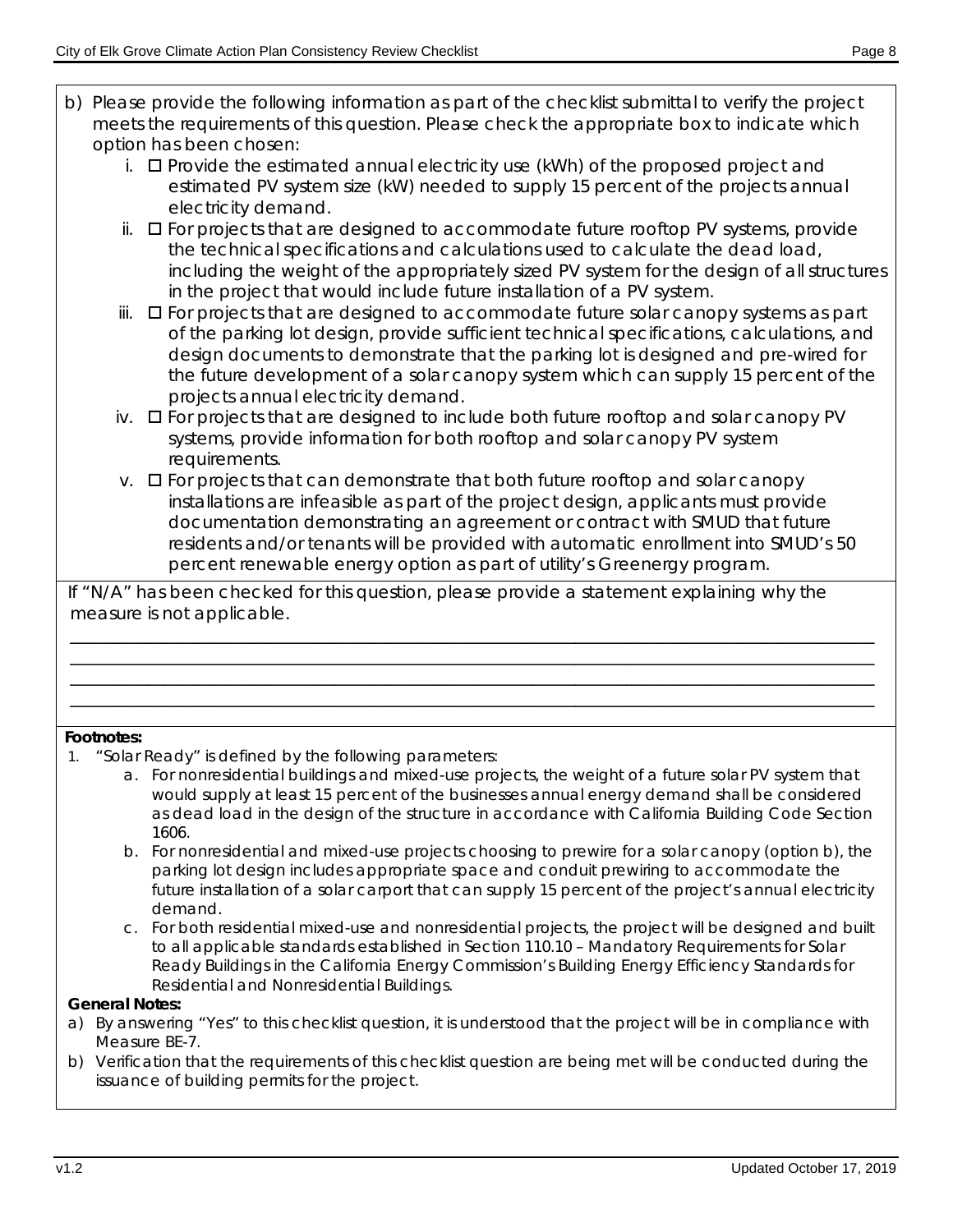| <b>Checklist Requirement</b>                                                                                             |                                                                                                                                                                                                                                                                                                                                                                                                                                                                                                                                                                                                                                                                                                                                                                                        | Corresponding<br><b>CAP Measure</b> | Yes | <b>No</b> | N/A |  |
|--------------------------------------------------------------------------------------------------------------------------|----------------------------------------------------------------------------------------------------------------------------------------------------------------------------------------------------------------------------------------------------------------------------------------------------------------------------------------------------------------------------------------------------------------------------------------------------------------------------------------------------------------------------------------------------------------------------------------------------------------------------------------------------------------------------------------------------------------------------------------------------------------------------------------|-------------------------------------|-----|-----------|-----|--|
|                                                                                                                          | a) For new residential development projects,<br>would the project or a portion of the project<br>request the issuance of building permits on<br>or after January 1, 2025?                                                                                                                                                                                                                                                                                                                                                                                                                                                                                                                                                                                                              | <b>BE-5</b>                         |     |           |     |  |
|                                                                                                                          | If "Yes", proceed to question b of this<br>checklist requirement.                                                                                                                                                                                                                                                                                                                                                                                                                                                                                                                                                                                                                                                                                                                      |                                     |     |           |     |  |
|                                                                                                                          | b) Would the project or portions of the project<br>permitted after January 1, 2025 be<br>designed and constructed to comply with<br>residential Zero Net Energy standards <sup>1</sup> ?                                                                                                                                                                                                                                                                                                                                                                                                                                                                                                                                                                                               | <b>BE-5</b>                         |     |           |     |  |
| If "N/A" has been checked for this question, please provide a statement explaining why the<br>measure is not applicable. |                                                                                                                                                                                                                                                                                                                                                                                                                                                                                                                                                                                                                                                                                                                                                                                        |                                     |     |           |     |  |
| Footnotes:<br>$1_{\cdot}$<br>January 1, 2025.<br>Conoral Notos:                                                          | Although the City has not yet developed a residential Zero Net Energy standard, the City will<br>develop such a standard prior to January 1, 2025, pursuant to Measure BE-5 in the CAP. For<br>purposes of CAP compliance, all new residential projects that include phases for which building<br>permitting would begin after January 1, 2025, compliance with zero net energy standards as<br>stated herein must be included as a condition of approval and included as a mitigation<br>measure in the project's environmental document (as applicable). Such projects or phases<br>thereof must achieve a Total Energy Design Rating (Total EDR) of zero, consistent with the<br>standards in Title 24, Part 6 of the California Code of Regulations, for all units permitted after |                                     |     |           |     |  |

#### **General Notes:**

a) Verification that the requirements of this checklist question are being met will be conducted during the conditions of approval for the project.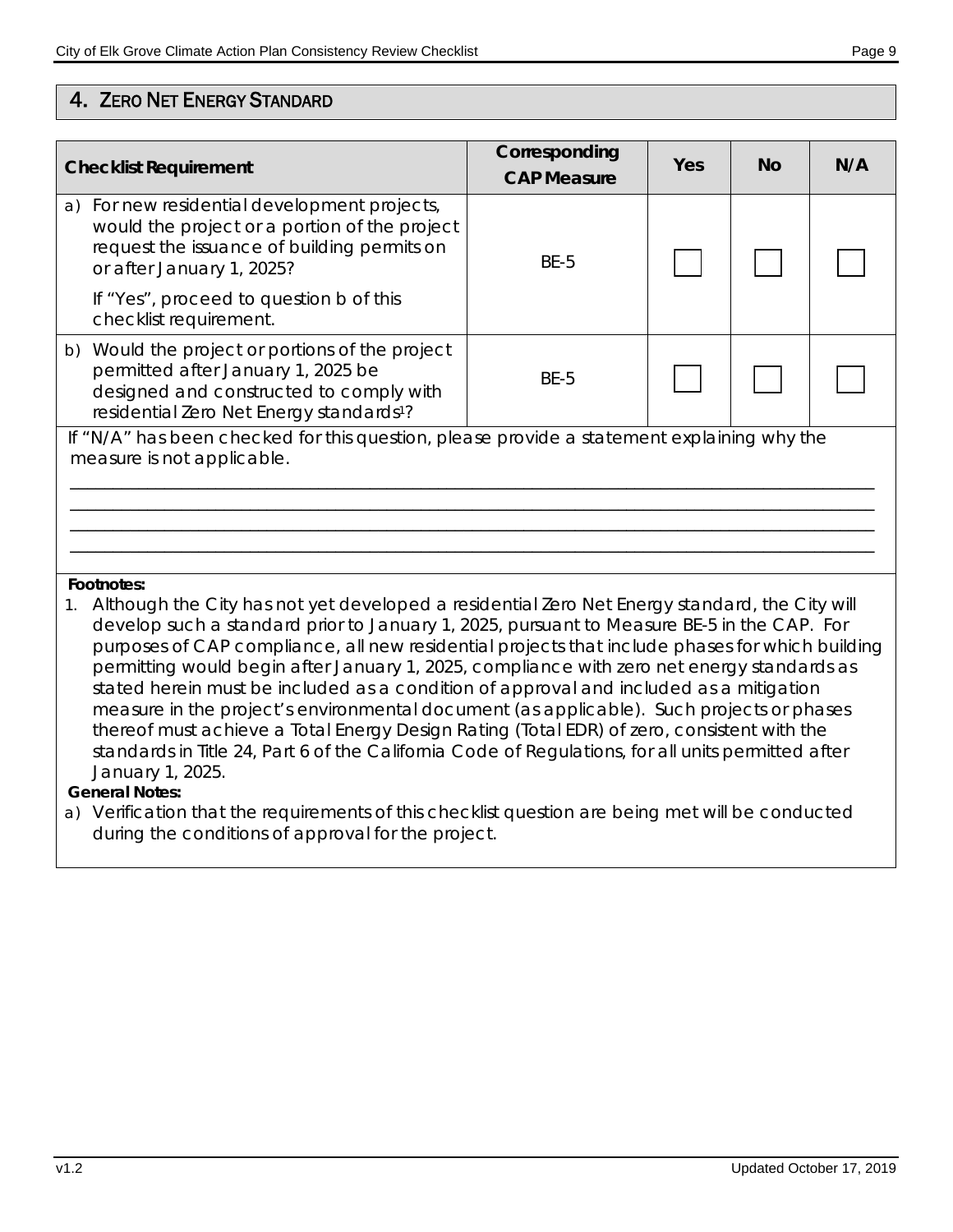# 5. VEHICLE MILES TRAVELED (VMT) THRESHOLD

| <b>Checklist Requirement</b>                                                                                                                                                                                                                                                                                                                                                                                                                                                                                                                                                                                                                                                                                                                                                                                                  | <b>Corresponding CAP</b><br><b>Measure</b> | Yes | <b>No</b> | N/A |  |  |
|-------------------------------------------------------------------------------------------------------------------------------------------------------------------------------------------------------------------------------------------------------------------------------------------------------------------------------------------------------------------------------------------------------------------------------------------------------------------------------------------------------------------------------------------------------------------------------------------------------------------------------------------------------------------------------------------------------------------------------------------------------------------------------------------------------------------------------|--------------------------------------------|-----|-----------|-----|--|--|
| For development projects required to<br>a)<br>conduct a Traffic Analysis in<br>accordance with the City's<br>Transportation Analysis Guidelines,<br>would the project:<br>achieve a 15 percent reduction<br>İ.<br>in VMT below the City's 2015<br>baseline; or<br>include sufficient VMT reduction<br>ii.<br>measures to achieve a 15<br>percent reduction in VMT below<br>the City's 2015 baseline?                                                                                                                                                                                                                                                                                                                                                                                                                          | TACM-6                                     |     |           |     |  |  |
| b) Please provide sufficient information as part of the Checklist submittal to verify the project<br>meets the requirements for this question. Information provided shall be consistent with the<br>methodology included in the City's Transportation Analysis Guidelines and demonstrate that, at<br>full build out, the project would generate VMT equal to or less than the limit of the project's<br>General Plan land use designation. The VMT limits for each General Plan land use designation<br>are shown in Table 6-1 of the City's General Plan. Demonstrating compliance with this checklist<br>question can be achieved by referring to the project's traffic analysis within the CEQA<br>document or a discussion of the project's VMT generation as part of the traffic analysis<br>conducted for the project. |                                            |     |           |     |  |  |
| c) Please check the appropriate box to indicate what information is being included as part of the<br>Checklist submittal:<br>□ Provide the portion of the project's CEQA document which demonstrates that the<br>İ.<br>project would generate VMT equal to or less than the limit of the project's General<br>Plan land use designation.<br>$\square$ Provide the portion of the traffic analysis conducted for the project which<br>ii.<br>demonstrates that the project would generate VMT equal to or less than the limit of<br>the project's General Plan land use designation. Additional calculations must be<br>provided to demonstrate the project's consistency with this measure, if this information<br>is not explicitly stated in the traffic analysis.                                                          |                                            |     |           |     |  |  |
| If "N/A" has been checked for this question, please provide a statement explaining why the<br>measure is not applicable.<br><b>General Notes:</b><br>Verification that the requirements of this checklist question are being met will be conducted during                                                                                                                                                                                                                                                                                                                                                                                                                                                                                                                                                                     |                                            |     |           |     |  |  |
| a)<br>discretionary project review and during the conditions of approval for the project.                                                                                                                                                                                                                                                                                                                                                                                                                                                                                                                                                                                                                                                                                                                                     |                                            |     |           |     |  |  |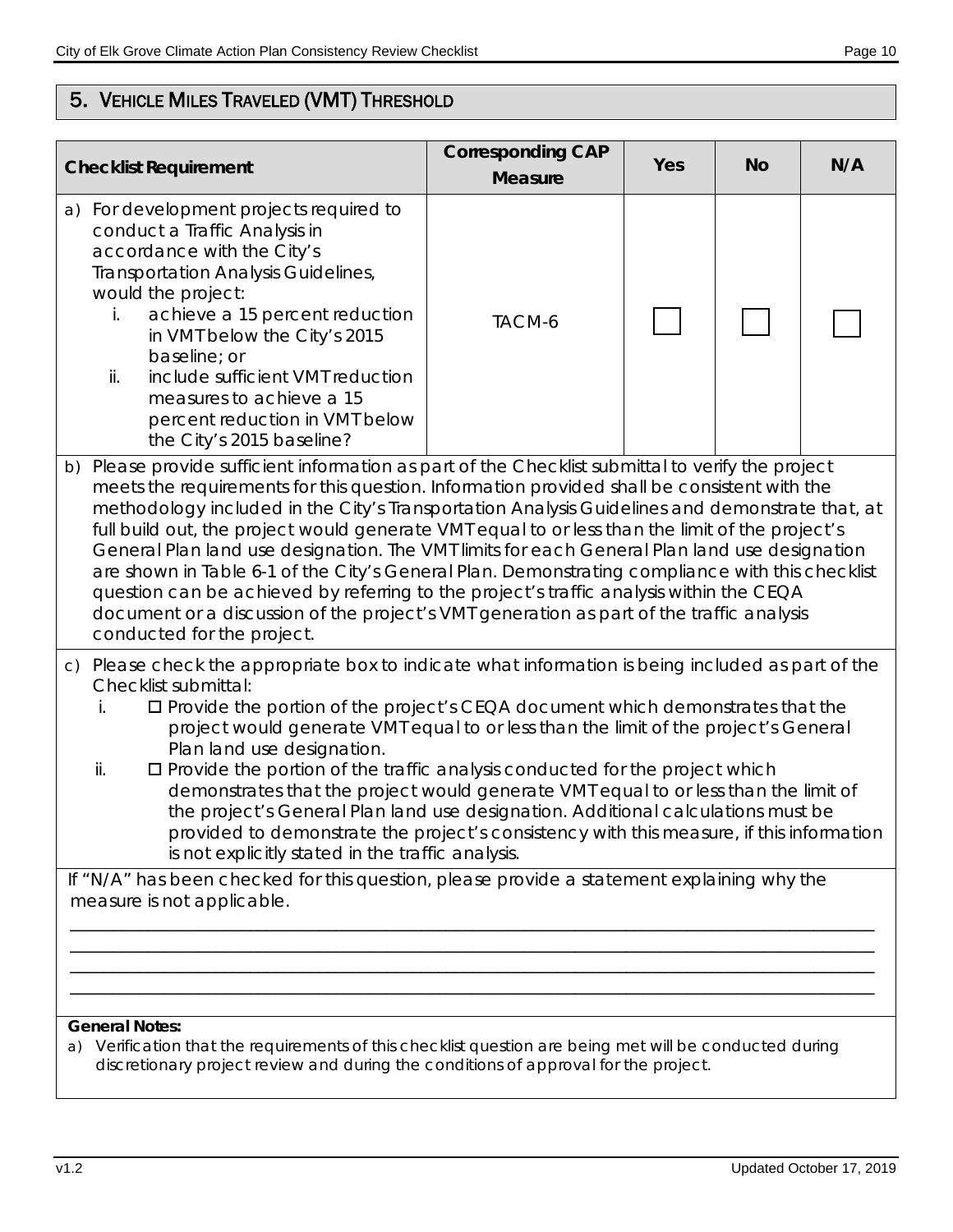# 6. ELECTRIC VEHICLE SUPPLY EQUIPMENT (EVSE)

Design and installation of Electric Vehicle Supply Equipment (EVSE) as part of this measure will be conducted consistent with all applicable standards established in CALGreen Section 4.106.4 for oneand two-family dwellings and townhouses, CALGreen Section 4.106.4.2 for multifamily dwellings and CALGreen Section 5.106.5.3 for nonresidential buildings.

| <b>Checklist Requirement by Project Type</b>                                                                                                                                                                                                                                                                        | <b>Corresponding CAP</b><br><b>Measure</b> | Yes | No | N/A |
|---------------------------------------------------------------------------------------------------------------------------------------------------------------------------------------------------------------------------------------------------------------------------------------------------------------------|--------------------------------------------|-----|----|-----|
| a) For the construction of one- and two-family<br>dwelling units and townhouses, would the<br>parking spaces serving each unit be "EV<br>Ready"1?                                                                                                                                                                   | TACM-9                                     |     |    |     |
| b) For the construction of multifamily dwelling<br>units, would 2.5 percent <sup>2</sup> of parking spaces<br>provided for the project include EVSE <sup>4</sup> and<br>2.5 percent <sup>3</sup> of the projects parking spaces<br>be "EV Ready"1?                                                                  | TACM-9                                     |     |    |     |
| For the construction of projects $\geq 10,000$<br>$\mathsf{C}$<br>square feet with a land use designated as<br>Retail, would three percent <sup>2</sup> of parking<br>spaces provided for the project include<br>EVSE <sup>3</sup> and three percent <sup>3</sup> of the projects<br>parking spaces be "EV Ready"1? | TACM-9                                     |     |    |     |
| d) For the construction of projects $\geq$ 10,000<br>square feet with a land use designated as<br>Office, would five percent <sup>2</sup> of parking<br>spaces provided for the project include<br>EVSE <sup>3</sup> and five percent <sup>2</sup> of the projects<br>parking spaces be "EV Ready"2?                | TACM-9                                     |     |    |     |
| e) For the construction of projects ≥10,000<br>square feet with a land use designated as<br>Industrial, would three percent <sup>2</sup> of parking<br>spaces provided for the project include<br>EVSE <sup>3</sup> and three percent <sup>2</sup> of the projects<br>parking spaces be "EV Ready" <sup>2</sup> ?   | TACM-9                                     |     |    |     |
| If "N/A" has been checked for this question, please provide a statement explaining why the<br>measure is not applicable.                                                                                                                                                                                            |                                            |     |    |     |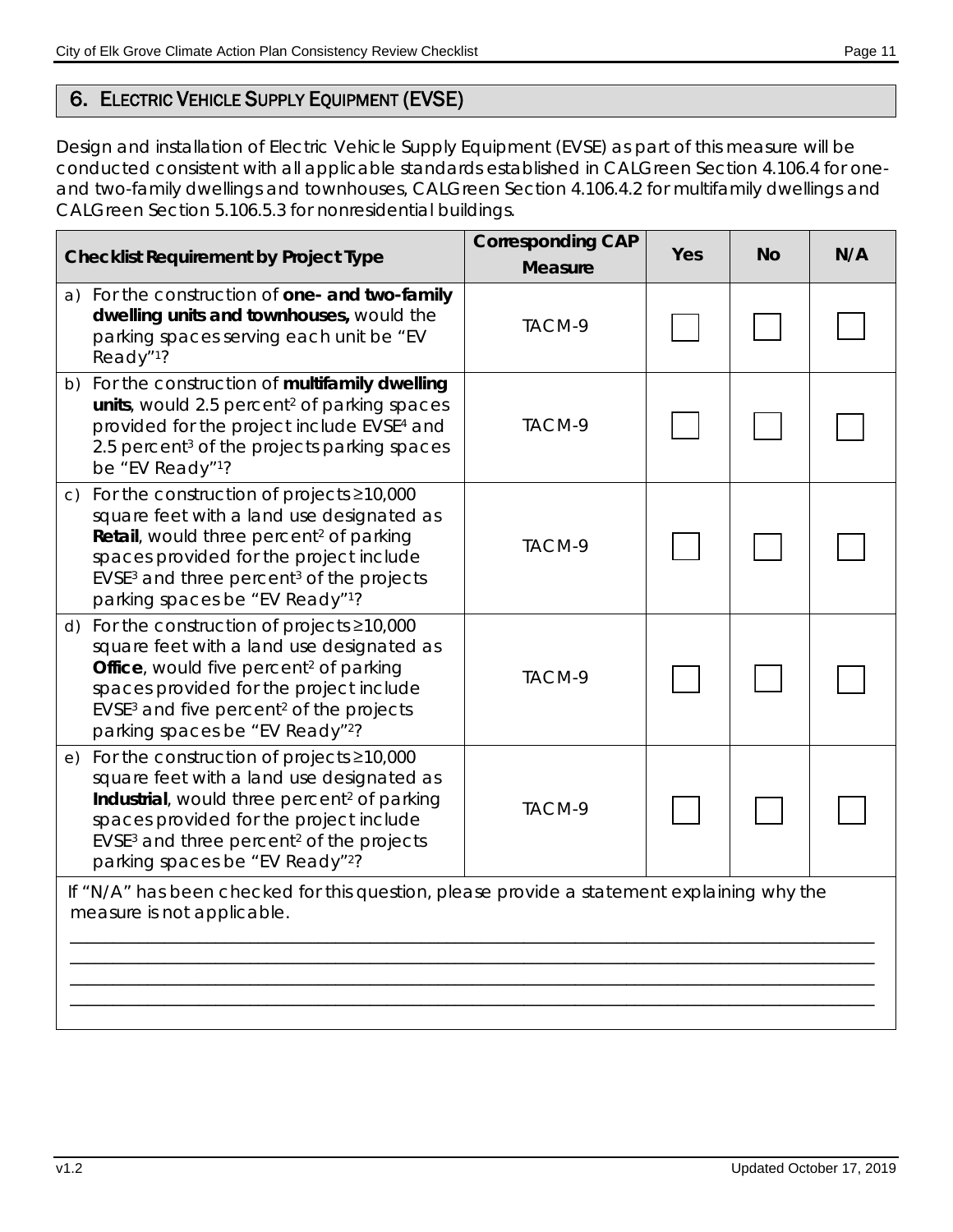#### **Footnotes:**

- 1. "EV Ready" is defined as a parking space that is pre-wired with a dedicated 208/240 branch circuit installed in the wall that originates at the electrical service panel or sub-panel with a 40-ampere minimum overcurrent protection device and terminates into a cabinet, box, or enclosure, in a manner approved by the building official.
- 2. A minimum of two spaces shall be provided. The calculation for spaces shall be rounded up to the nearest whole number.
- 3. For the purpose of this Checklist, EVSE is defined by Article 625.2 of the California Electrical Code.

#### **General Notes:**

- a) By answering "Yes" to this checklist question, it is understood that the project will be in compliance with Measure TACM-9. Upon adoption of the City's EV Infrastructure ordinance, this Checklist question may need to be modified to reflect the updated compliance mechanisms as defined in the ordinance.
- b) Verification that the requirements of this checklist question are being met will be conducted during the issuance of building permits for the project.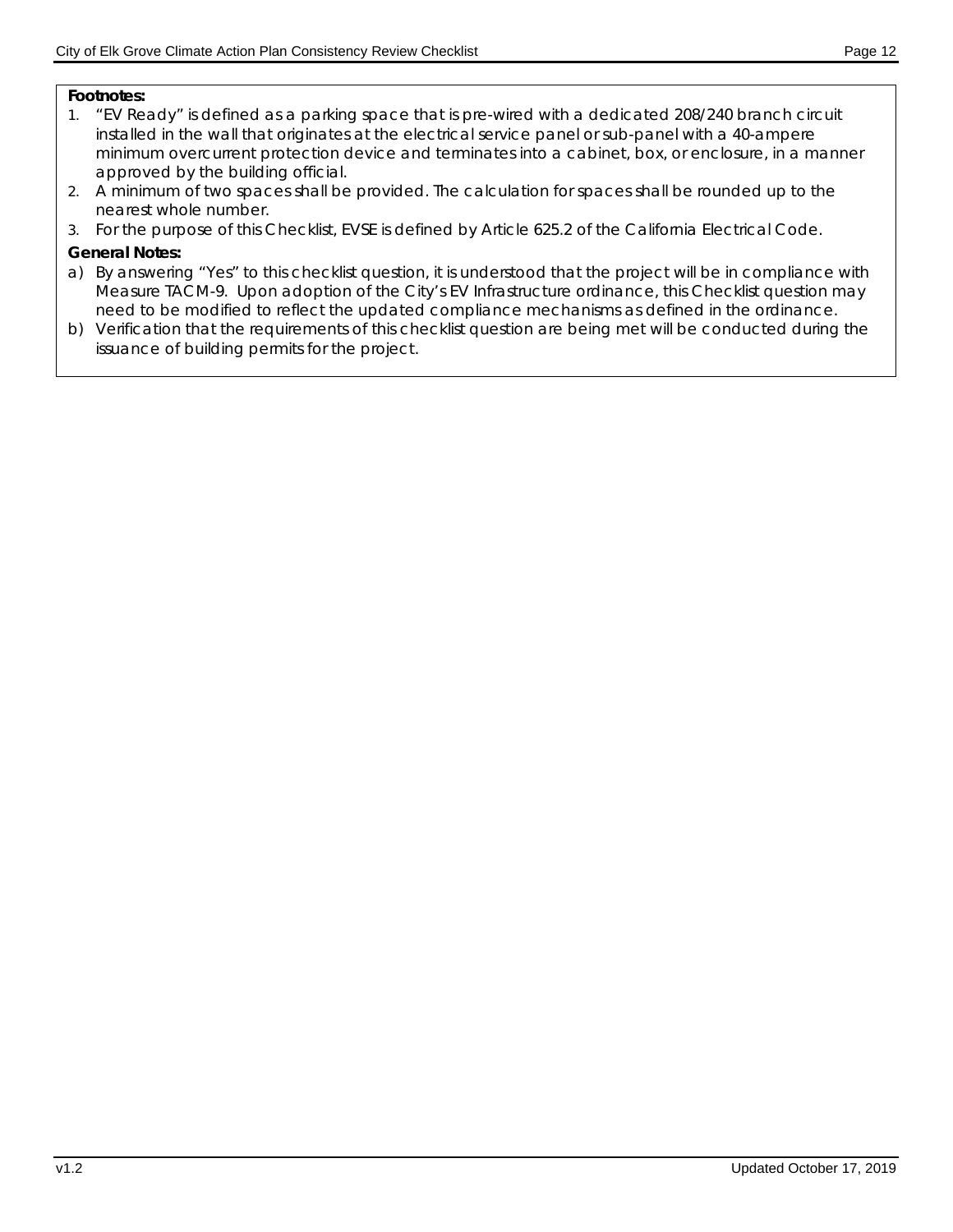# 7. TIER 4 CONSTRUCTION EQUIPMENT

| <b>Checklist Requirement</b>                                                                                                                                                                                                                                                                                                                                                                                                                                                                                                                                                                                        | Corresponding<br><b>CAP Measure</b> | Yes | <b>No</b> | N/A |  |  |
|---------------------------------------------------------------------------------------------------------------------------------------------------------------------------------------------------------------------------------------------------------------------------------------------------------------------------------------------------------------------------------------------------------------------------------------------------------------------------------------------------------------------------------------------------------------------------------------------------------------------|-------------------------------------|-----|-----------|-----|--|--|
| For the construction of new residential and<br>a)<br>nonresidential projects, would 25 percent of<br>the off-road construction fleet used during<br>construction include Environmental<br>Protection Agency certified off-road Tier 4<br>diesel engines?                                                                                                                                                                                                                                                                                                                                                            | TACM-8                              |     |           |     |  |  |
| If "N/A" has been checked for this question, please provide a statement explaining why the<br>measure is not applicable.                                                                                                                                                                                                                                                                                                                                                                                                                                                                                            |                                     |     |           |     |  |  |
|                                                                                                                                                                                                                                                                                                                                                                                                                                                                                                                                                                                                                     |                                     |     |           |     |  |  |
|                                                                                                                                                                                                                                                                                                                                                                                                                                                                                                                                                                                                                     |                                     |     |           |     |  |  |
| <b>General Notes:</b><br>By answering "Yes", the applicant is agreeing to the requirements of this checklist question. During the<br>a)<br>project's grading permit approval stage, the applicant would be required to provide a list of all pieces<br>of construction equipment that would be used in project construction including equipment<br>manufacturer, equipment model number, type of equipment, and engine model year, and engine tier.<br>b) Verification that the requirements of this checklist question are being met will be conducted during the<br>issuance of building permits for the project. |                                     |     |           |     |  |  |